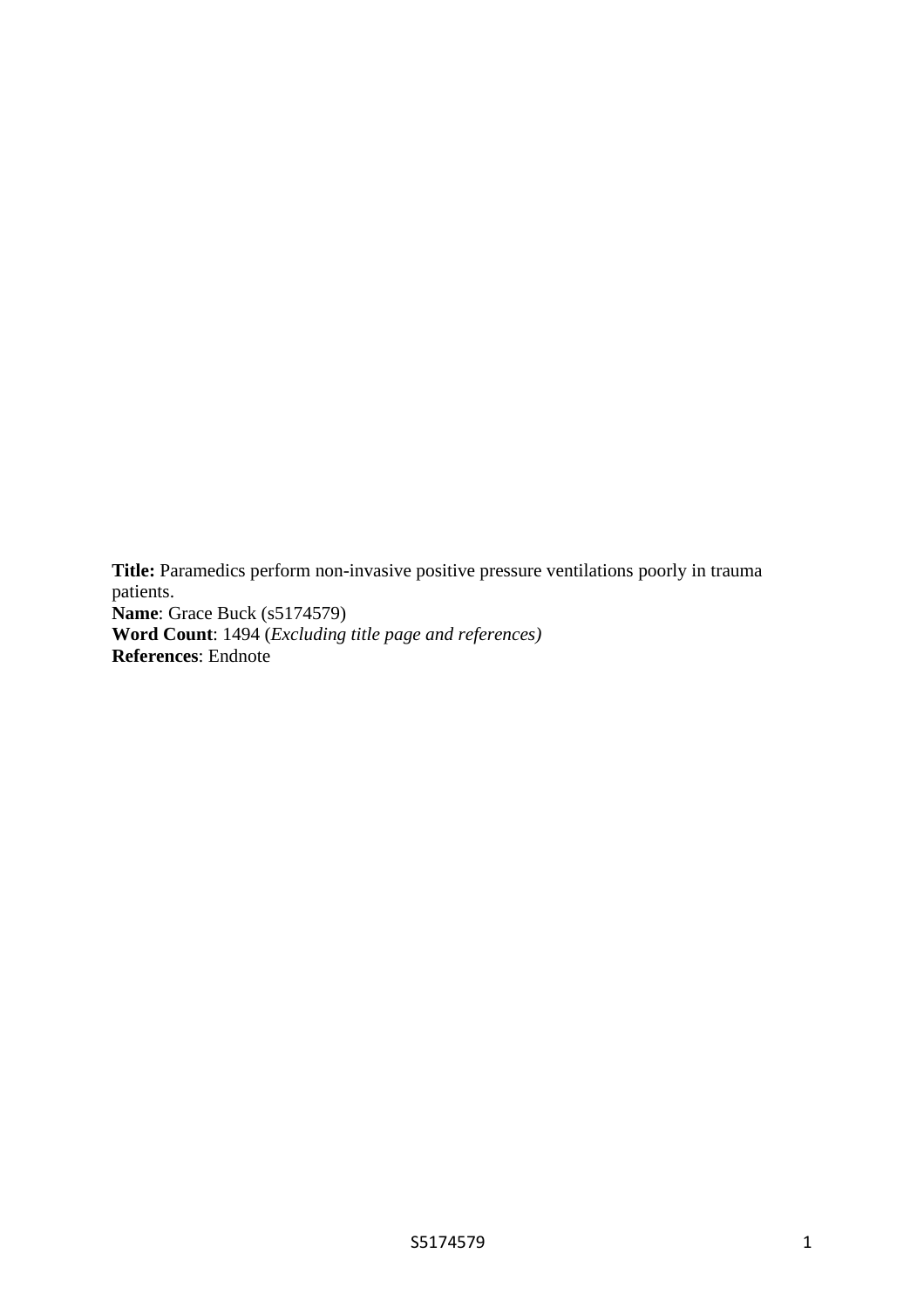### **Clinical Scenario**

Paramedics are dispatched Code 1 to a 45-year-old male involved in a single vehicle collision. On arrival, the patient is found unconscious in the driver's seat of a car that has hit a tree on the side of a road. Upon initial assessment, the patient has a respiratory rate of four breaths per minute (BPM) with oxygen saturations of 88% and a contusion on the right orbital area. The patient is then fully immobilised and wearing a soft cervical collar to maintain spinal precautions.

# **PICO (Population – Intervention - Comparison – Outcome) Question:**

In out-of-hospital trauma patients requiring ventilatory support, are paramedics performing non-invasive positive pressure ventilation (NIPPV) through a bag-valve-mask (BVM) adequately in order to achieve optimal targets for individual ventilation parameters?

## **Rationale and Relevance**

Within the out-of-hospital environment, airway management is a challenging task as it can be frequently impacted by facial trauma, obstruction, or limited access to either the patient or their airway (Thoeni et al., 2015). Hence, the incidence of airway management in difficult airways, is higher in the pre-hospital setting than the in-hospital setting (Thoeni et al., 2015). Particularly in trauma patients, BVM ventilations are a common skill as multiple severe injuries are often associated with poorer tissue oxygenation and overall increased risk of damage (Beckers et al., 2014). Out-of-hospital airway management performed by paramedics is a vital yet often challenging procedure that requires the proper technique in order to achieve optimal patient outcomes (Panchal et al., 2020). Successful ventilation requires a patent airway, correct patient positioning, and a sufficient seal in order to reduce leaks (Sall et al., 2018; Althunayyan et al., 2021). If performed well, ventilation improves oxygenation and carbon dioxide clearance as well as relieving respiratory distress (Althunayyan et al., 2021). However, poor, and irregular ventilations can lead to excessive airway pressure, gastric insufflation, regurgitation, pulmonary aspiration, hypercapnia, hypoxaemia, increased mortality, and morbidity as well as impaired Haemodynamics (Sall et al., 2018). This appraisal aims to evaluate paramedic performance in regard to ventilating trauma patients in the out-of-hospital setting in order to achieve optimal targets for improved patient outcome.

# **Search Strategy**

The databases Medline and EMBASE were searched from January 2001 to September 2021 using the key terms of: ("paramedic performance" OR "paramedic evaluation" OR "simulation study" OR "performance evaluation") AND (ventilation OR "bag valve mask ventilation" OR "airway management") AND ("trauma patients" OR "traumatic arrests" OR trauma OR "trauma simulations"). Included articles discussed paramedic performance in relation to their ventilation strategy and efficacy within the out-of-hospital setting. Articles were excluded if they were not in English, were not specific to paramedics or the out-ofhospital environment, evaluated invasive ventilation alone, or were out of the specified date range.

# **Search Outcome**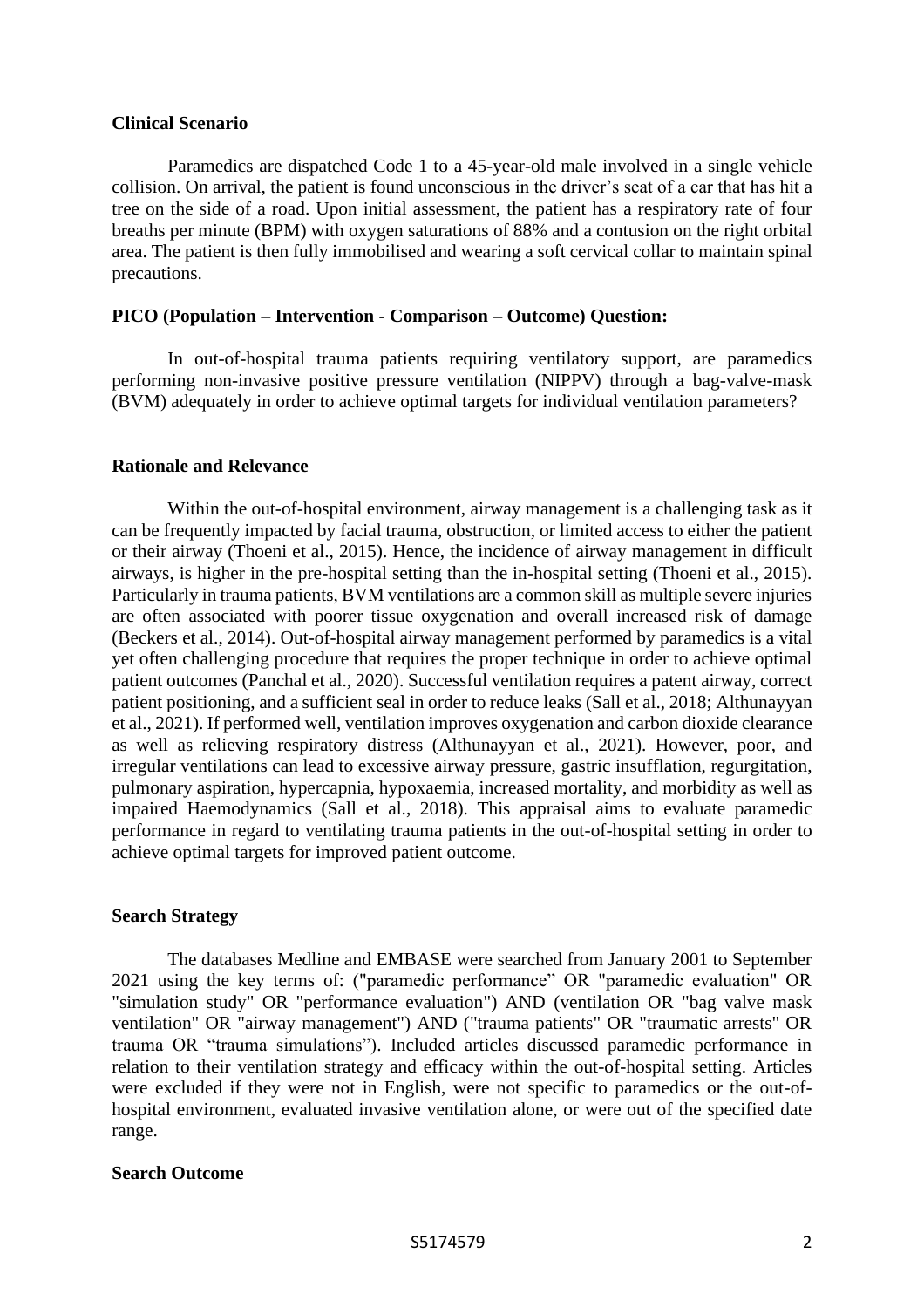

The search strategy identified 43 articles, in which 14 full-text articles satisfied the inclusion criteria for further evaluation. Figure 1 outlines this process.

# Figure 1. PRISMA diagram outlining the selection process. **Relevant Papers: 4**

| <b>Author and</b><br>Year | <b>Study Design</b><br>&<br>Levels of<br><b>Evidence</b><br>(LOE)<br>(Oxford) | <b>Population</b><br>(Sample and<br><b>Characteristics</b> )                                                                                               | Aim                                                                                         | <b>Results</b>                                                                                                                                                                                           | Strengths $(+)$<br>and<br><b>Limitations</b><br>$\left( \cdot \right)$                                                                                                   |
|---------------------------|-------------------------------------------------------------------------------|------------------------------------------------------------------------------------------------------------------------------------------------------------|---------------------------------------------------------------------------------------------|----------------------------------------------------------------------------------------------------------------------------------------------------------------------------------------------------------|--------------------------------------------------------------------------------------------------------------------------------------------------------------------------|
| Panchal et al,<br>2015.   | Observational<br>Evaluation<br>$LOE = 2b$                                     | 198 paramedics<br>(Median age $=$ 38)<br>Inclusion criteria:<br>currently certified<br>paramedics and<br>trained in basic<br>and advanced life<br>support, | To evaluate the<br>approach to a<br>difficult airway<br>in a motor<br>vehicle<br>collision. | Only 14% of<br>participants<br>ventilated the<br>patient at the<br>correct rate of<br>$10-12$ breaths<br>per minute<br>(BPM) with<br>adequate tidal<br>volumes $(TV)$<br>$50\%$ of the<br>paramedics had | $(-)$ The<br>manikin was<br>used to<br>generate a<br>difficult<br>airway, and<br>thus this is<br>limited to the<br>context of<br>simulation.<br>(-) Reliance on<br>video |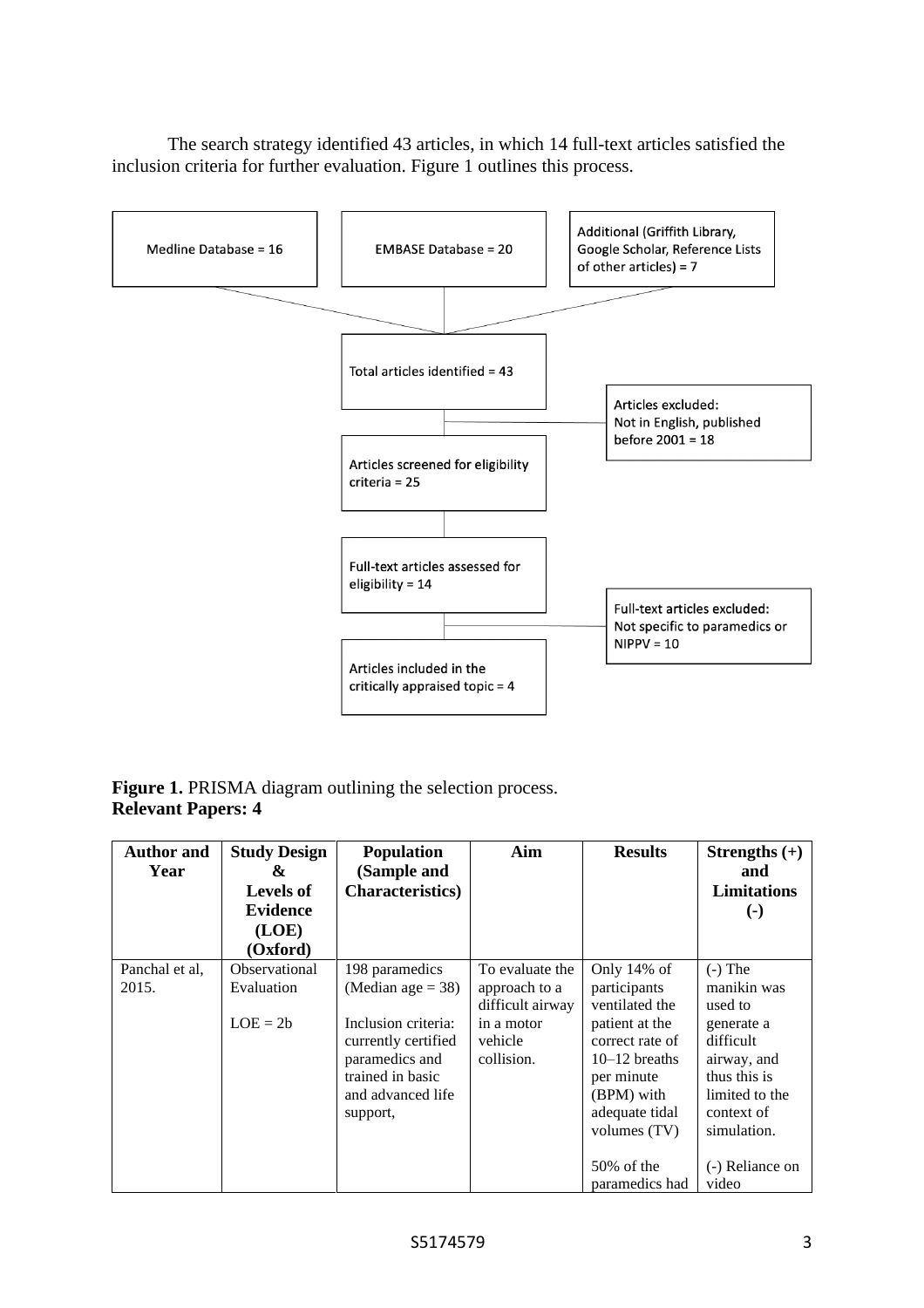|             |               |               |                 | poor              | recording         |
|-------------|---------------|---------------|-----------------|-------------------|-------------------|
|             |               |               |                 | ventilations      | rather than real  |
|             |               |               |                 | with              | time              |
|             |               |               |                 | inadequate        | assessment.       |
|             |               |               |                 | TV.               |                   |
|             |               |               |                 |                   |                   |
|             |               |               |                 |                   | (-) Study was     |
|             |               |               |                 | 78% of            | conducted in      |
|             |               |               |                 | paramedics        | one state in      |
|             |               |               |                 | were found to     | America, and      |
|             |               |               |                 | be interrupting   | thus cannot be    |
|             |               |               |                 | ventilations for  | generalised.      |
|             |               |               |                 | greater than 30   |                   |
|             |               |               |                 | seconds.          | $(-)$ Risk of     |
|             |               |               |                 |                   | selection bias    |
|             |               |               |                 |                   | due to sample     |
|             |               |               |                 |                   | population        |
|             |               |               |                 |                   | being from one    |
|             |               |               |                 |                   |                   |
|             |               |               |                 |                   | agency.           |
|             |               |               |                 |                   |                   |
|             |               |               |                 |                   | $(+)$ High        |
|             |               |               |                 |                   | fidelity          |
|             |               |               |                 |                   | scenario          |
|             |               |               |                 |                   | provided an       |
|             |               |               |                 |                   | accurate          |
|             |               |               |                 |                   | assessment of     |
|             |               |               |                 |                   | paramedic         |
|             |               |               |                 |                   | skills regarding  |
|             |               |               |                 |                   | a difficult       |
|             |               |               |                 |                   | airway.           |
|             |               |               |                 |                   |                   |
|             |               |               |                 |                   | $(+)$ Video       |
|             |               |               |                 |                   | recording         |
|             |               |               |                 |                   | allowed for       |
|             |               |               |                 |                   | review until      |
|             |               |               |                 |                   | the evaluator     |
|             |               |               |                 |                   | felt he had       |
|             |               |               |                 |                   | accurately        |
|             |               |               |                 |                   | observed and      |
|             |               |               |                 |                   |                   |
|             |               |               |                 |                   | evaluated their   |
|             |               |               |                 |                   | performance.      |
| Neth et al, | Blinded,      | 106 EMS teams | Estimate the    | Only 3/106        | $(-)$ A simulated |
| 2020.       | prospective   |               | proportion of   | simulations       | environment       |
|             | observational |               | simulated adult | achieved the      | may alter the     |
|             | study         |               | resuscitation   | primary           | performance of    |
|             |               |               | cases that meet | outcome by        | paramedics        |
|             | $LOE = 2b$    |               | guideline-      | meeting all       | when              |
|             |               |               | based           | targets for       | compared to       |
|             |               |               | ventilation     | ventilation rate, | actual patient    |
|             |               |               | targets.        | TV, and minute    | contact.          |
|             |               |               |                 | ventilation.      |                   |
|             |               |               |                 |                   | (-) Guidelines    |
|             |               |               |                 | Only a few        | do not provide    |
|             |               |               |                 | simulations       | a specific        |
|             |               |               |                 | met the           | ventilation rate  |
|             |               |               |                 | secondary         | during            |
|             |               |               |                 | outcomes of       | resuscitation;    |
|             |               |               |                 | achieving         | therefore, the    |
|             |               |               |                 | resuscitation     | study chose a     |
|             |               |               |                 | targets:          | pre-specified     |
|             |               |               |                 | ventilation rate  |                   |
|             |               |               |                 |                   | target.           |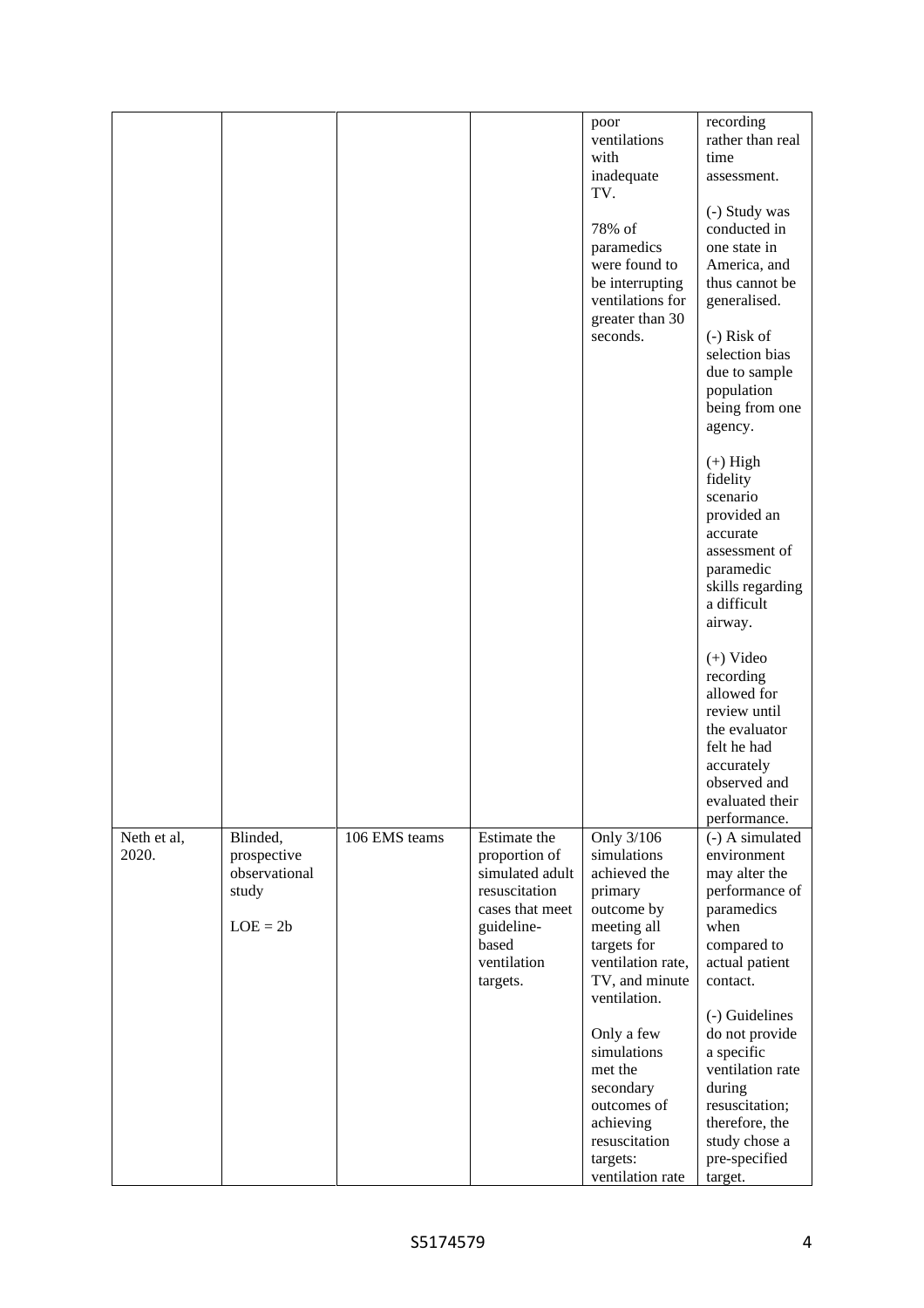|              |                    |                                                             |                                                                                                                                                     | 26/106, TV<br>18/106, and<br>minute<br>ventilation<br>16/106.<br>Ventilation rate<br>was<br>significantly<br>lower for the<br>BVM group.                                                                                                                                                                                                                                                                                   | (-) Study was<br>based off a<br>single, large,<br>urban, fire-<br>based EMS<br>agency, which<br>may not be<br>generalisable<br>across all<br>prehospital<br>systems.<br>$(+)$ Evaluators<br>directly<br>observed<br>performance so<br>they were not<br>relying of<br>video footage. |
|--------------|--------------------|-------------------------------------------------------------|-----------------------------------------------------------------------------------------------------------------------------------------------------|----------------------------------------------------------------------------------------------------------------------------------------------------------------------------------------------------------------------------------------------------------------------------------------------------------------------------------------------------------------------------------------------------------------------------|-------------------------------------------------------------------------------------------------------------------------------------------------------------------------------------------------------------------------------------------------------------------------------------|
| Ocker et al, | <b>Bench Model</b> | 20 paramedics                                               | Assess what                                                                                                                                         | TV was                                                                                                                                                                                                                                                                                                                                                                                                                     | $(+)$ High<br>fidelity<br>manikins with<br>dedicated<br>simulation staff<br>to create a<br>realistic<br>simulation.<br>$(-)$ It was                                                                                                                                                 |
| 2001         | $LOE = 5$          | (Aged 21-38 years<br>with more than 2<br>years' experience) | levels of lung<br>and gastric<br>tidal volumes<br>paramedics<br>achieve when<br>employing<br>ventilation<br>with bag-<br>valve-mask<br>ventilation. | significantly<br>higher when<br>using the<br>laryngeal mask<br>airway and<br>Combitube<br>compared to<br>using the bag-<br>valve-mask<br>alone.<br>Bag-valve-<br>$_{\rm mask}$<br>ventilation<br>resulted in<br>significant<br>gastric<br>inflation.<br>Professional<br>paramedics<br>achieved<br>excellent lung<br>tidal volumes<br>when using a<br>laryngeal mask<br>or the<br>Combitube, but<br>not when<br>employing a | impossible to<br>simulate<br>changing<br>respiratory<br>compliance<br>that would be<br>normally seen<br>in CPR.<br>(-) Did not<br>allow for a<br>manoeuvre of<br>the manikin<br>which would<br>naturally<br>prevent gastric<br>inflation.                                           |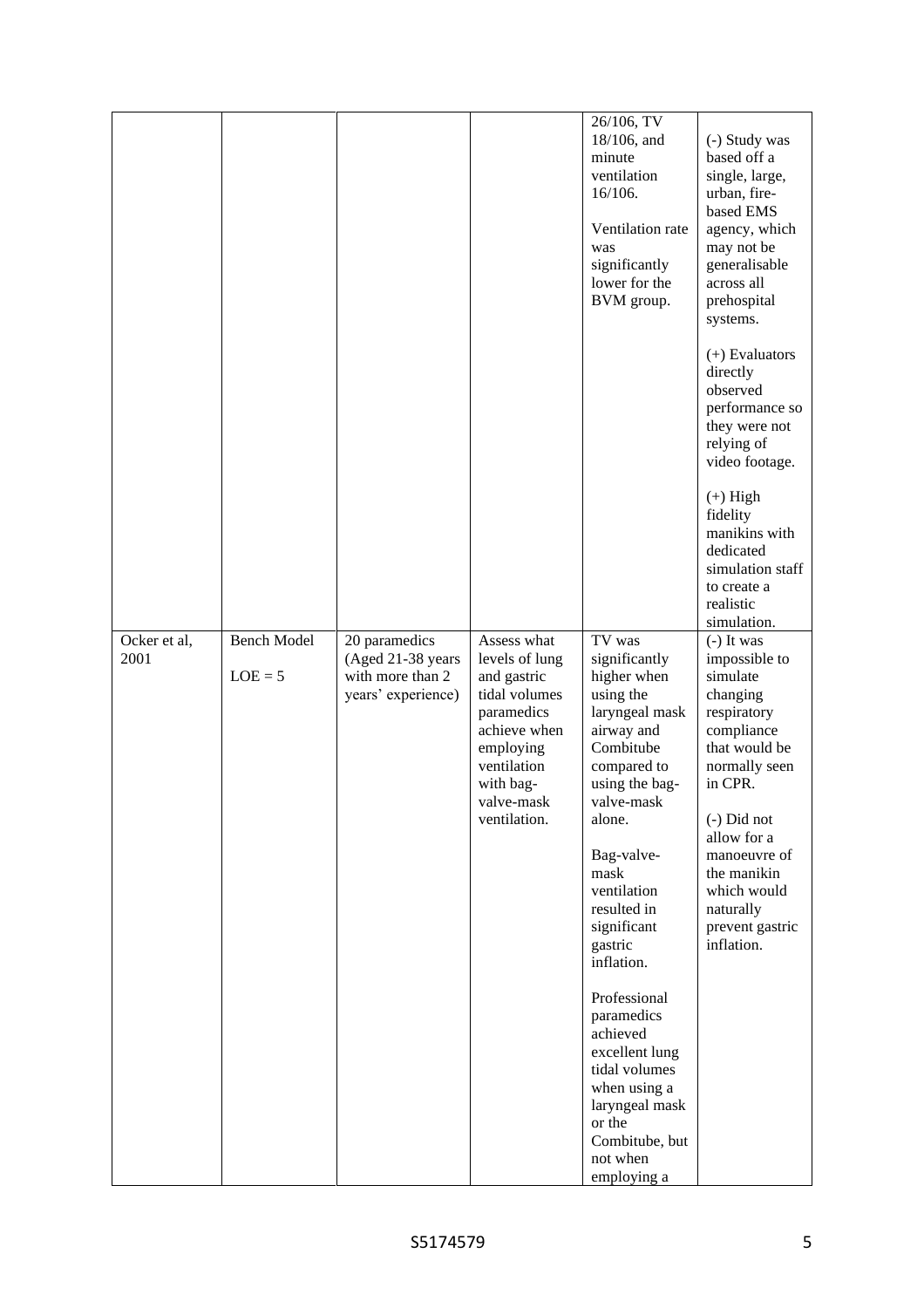|                        |                                                                                   |                                                                        |                                                                                                   | bag-valve-                                                                                                                                                                                     |                                                                                                                                                                                                                                                                                                                                                                                                                                                                                                                                                                   |
|------------------------|-----------------------------------------------------------------------------------|------------------------------------------------------------------------|---------------------------------------------------------------------------------------------------|------------------------------------------------------------------------------------------------------------------------------------------------------------------------------------------------|-------------------------------------------------------------------------------------------------------------------------------------------------------------------------------------------------------------------------------------------------------------------------------------------------------------------------------------------------------------------------------------------------------------------------------------------------------------------------------------------------------------------------------------------------------------------|
|                        |                                                                                   |                                                                        |                                                                                                   | mask.                                                                                                                                                                                          |                                                                                                                                                                                                                                                                                                                                                                                                                                                                                                                                                                   |
| Lammers et al,<br>2012 | Systematic<br>evaluation<br>(cross-<br>sectional,<br>observational)<br>$LOE = 2b$ | 90 (45 crews -<br>paramedics and<br>EMS)<br>67% male and<br>33% female | Identify causes<br>of errors<br>during a<br>simulated,<br>prehospital<br>paediatric<br>emergency. | 54% of crews<br>did not use an<br>oropharyngeal<br>airway (OPA)<br>with BVM<br>ventilations<br>during<br>respiratory<br>arrest, and<br>some failed to<br>achieve<br>effective<br>ventilations. | (-) Sample was<br>only from one<br>state.<br>(-) The realism<br>in a simulation<br>is created by<br>the equipment,<br>simulator, and<br>environment,<br>meaning it can<br>be limited.<br>(-) Participants<br>may have<br>varying<br>degrees of<br>comfort and<br>familiarity with<br>simulations or<br>these specific<br>manikins.<br>$(+)$ The high-<br>fidelity<br>simulator that<br>was used in<br>this study<br>provided<br>feedback<br>through<br>physical and<br>physiologic<br>findings.<br>$(+)$ Reliability<br>of measures of<br>clinical<br>performance |
|                        |                                                                                   |                                                                        |                                                                                                   |                                                                                                                                                                                                | were enhanced<br>through<br>various<br>measures                                                                                                                                                                                                                                                                                                                                                                                                                                                                                                                   |
|                        |                                                                                   |                                                                        |                                                                                                   |                                                                                                                                                                                                | established by<br>the authors.                                                                                                                                                                                                                                                                                                                                                                                                                                                                                                                                    |

# **Comments**

The literature suggests that paramedics often perform ventilations poorly within trauma or cardiac arrest patients and fail to achieve optimal targets for ventilation parameters. Panchal et al. (2015) observed that in a trauma manikin simulation, only 14% of participants ventilated the patient at the correct rate of 10-12 BPM with an adequate tidal volume (TV). This evaluation also found that 78% of paramedics were interrupting their ventilations for greater than 30 seconds (Panchal et al, 2015). Ocker et al. (2001) possessed similar findings, TV was excellent when combined with invasive airway management techniques such as the laryngeal mask airway (LMA), yet, when BVM was employed alone, TV was significantly decreased.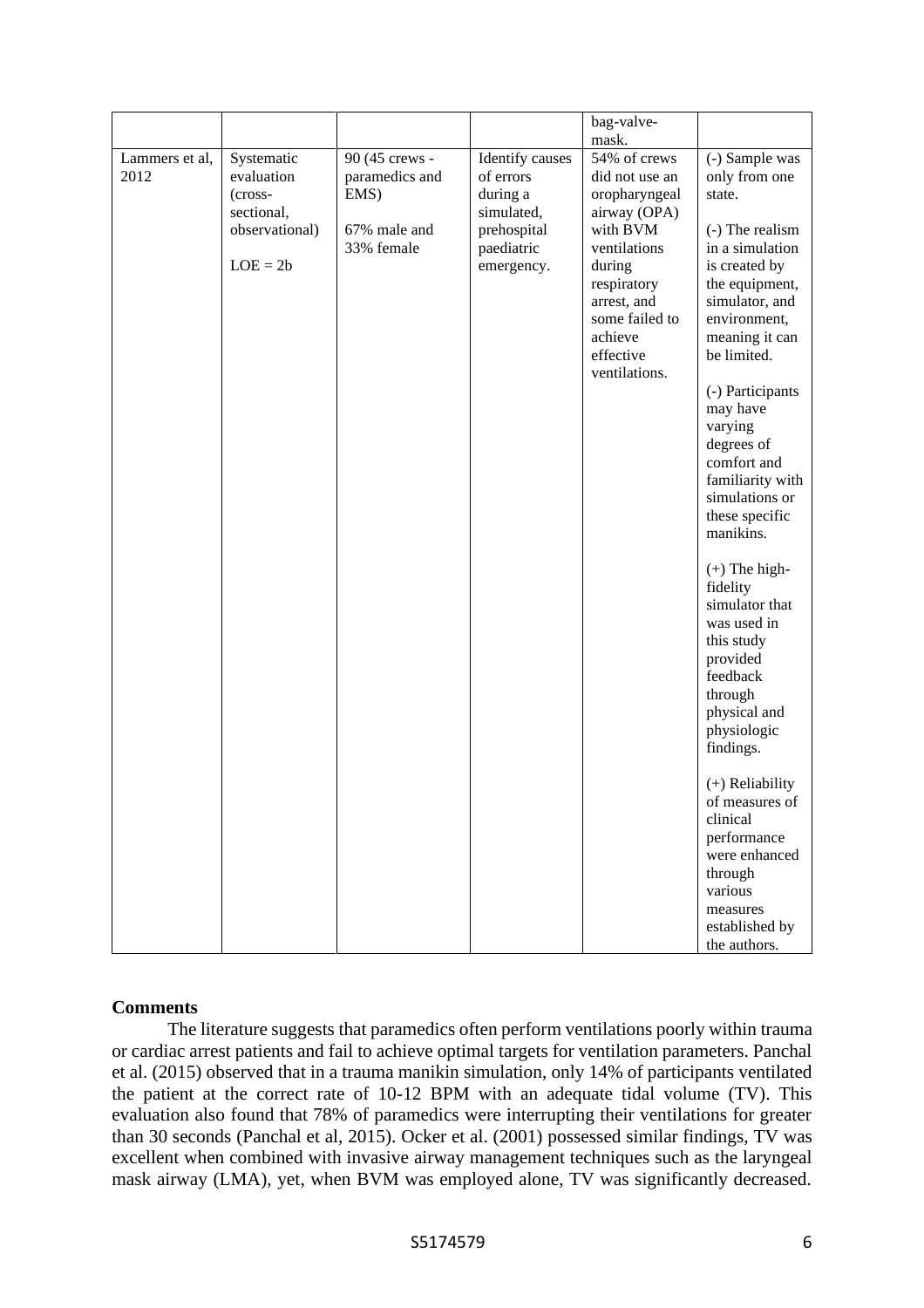This same study also found that incidence rates of gastric inflation were higher with bag-valvemask ventilation that other airway management strategies (Ocker et al, 2001). In the study by Lammers et al. (2012), 54% of the crews did not utilise an oropharyngeal airway (OPA) and as a result, achieved poor and ineffective ventilations during a paediatric respiratory arrest.

The observational study by Neth et al. (2020) utilised primary and secondary ventilation parameters in order to evaluate paramedic performance. The primary outcome of the study was for simulations to meet all individual components of the ventilation criteria (TV, ventilation rate and minute ventilation); it was observed that only 3/106 simulations met this primary outcome (Neth et al, 2020). The secondary outcome was for cases to meet any of the individual components of the ventilation criteria, only a few simulations met this outcome: 26/106 for ventilation rate, 18/106 for TV, and 16/106 for minute ventilation (Neth et al, 2020).

### **Considerations**

Literature displays that paramedic ventilations have proven to be poor in numerous studies evaluating the efficacy of their skills. As seen in the included studies, ventilations don't often meet the guidelines or optimal targets for TV, ventilation rate and minute ventilation. However, current literature is limited; the studies are often conducted outside of Australia limiting their generalisability, are non-specific to BVM ventilations, conducted in-hospital, involve various health practitioners other than paramedics, or are simulated studies which impacts realism. Thus, to mitigate the evident gaps in the literature, the addition of more recent, higher level, specific studies would allow for a deeper understanding and further knowledge on paramedic performance and patient outcome.

### **Clinical Bottom Line**

Paramedics perform non-invasive positive pressure ventilation via a bag-valve-mask poorly in trauma patients, often missing optimal target ranges for successful and effective ventilations leading to adverse effects.